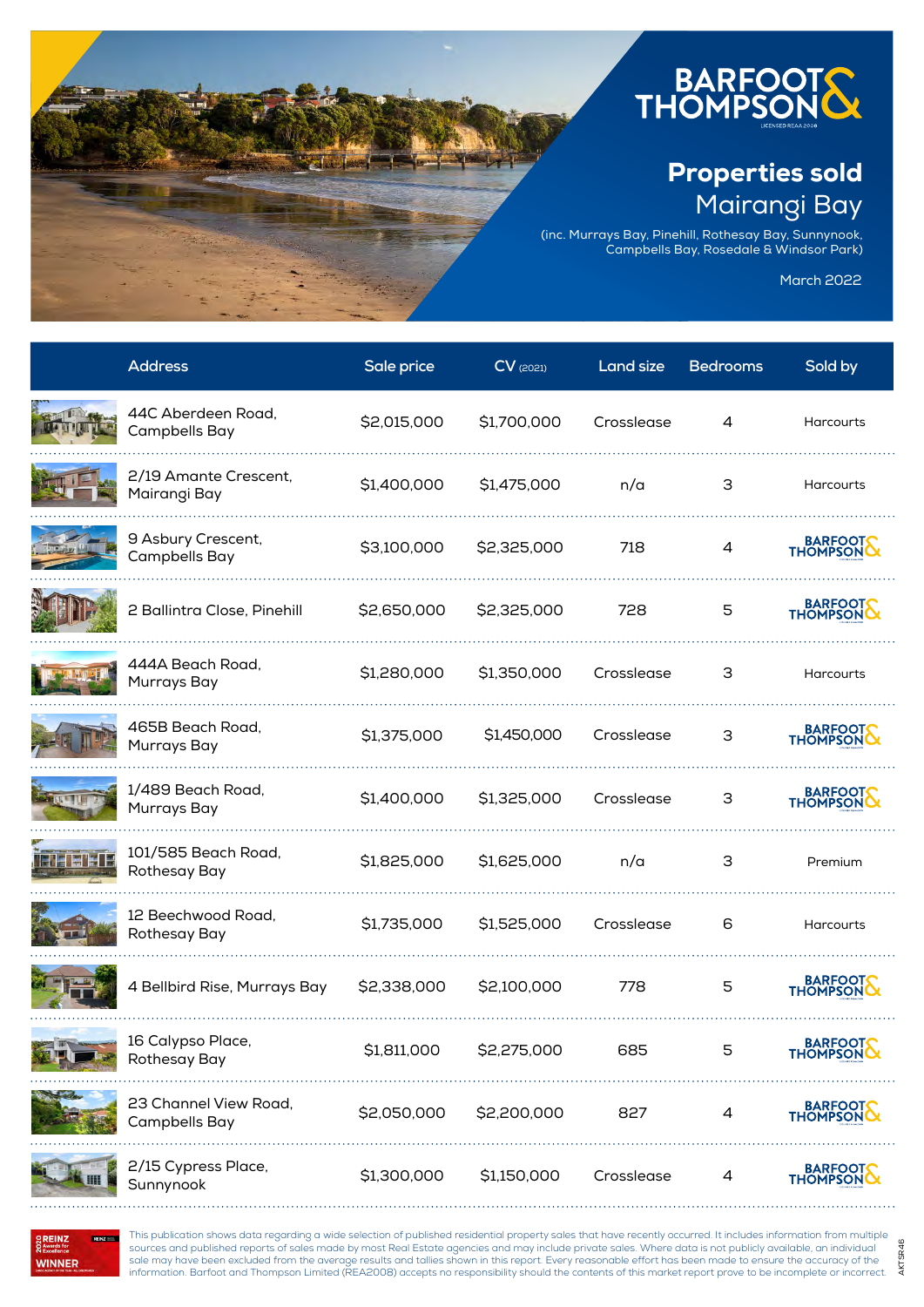

(inc. Murrays Bay, Pinehill, Rothesay Bay, Sunnynook, Campbells Bay, Rosedale & Windsor Park)

March 2022

AKTSR46

AKTSR46

|               | <b>Address</b>                       | Sale price  | $CV$ (2021) | <b>Land size</b> | <b>Bedrooms</b> | Sold by              |
|---------------|--------------------------------------|-------------|-------------|------------------|-----------------|----------------------|
|               | 281 East Coast Road,<br>Mairangi Bay | \$2,300,000 | \$2,000,000 | 672              | 4               | BARFOOTS<br>THOMPSON |
|               | 1/14 Garadice Road,<br>Rothesay Bay  | \$1,600,000 | \$1,175,000 | Crosslease       | 3               | BARFOOT              |
|               | 1/50 Gulf View Road,<br>Murrays Bay  | \$1,320,000 | \$1,750,000 | Crosslease       | 4               | Prestige RE          |
|               | 57A Gulf View Road,<br>Murrays Bay   | \$1,808,000 | \$1,800,000 | Crosslease       | 3               | Precision RE         |
|               | 83 Hugh Green Drive,<br>Pinehill     | \$2,222,000 | \$2,100,000 | 584              | 6               | Ray White            |
|               | 84 Hugh Green Drive,<br>Pinehill     | \$2,080,000 | \$1,925,000 | 626              | 5               | BARFOOT              |
|               | 18A Hyde Road,<br>Rothesay Bay       | \$2,260,000 | \$1,800,000 | 539              | 4               | BARFOOT              |
|               | 31 Hythe Terrace,<br>Mairangi Bay    | \$2,700,000 | \$1,700,000 | 931              | 4               | Prestige RE          |
|               | 2/20 Jonathan Place,<br>Sunnynook    | \$1,185,000 | \$980,000   | Crosslease       | З               | BARFOOT              |
|               | 34 Juniper Road, Sunnynook           | \$1,560,000 | \$1,550,000 | 675              | 3               | BARFOOT              |
| <b>NUMBER</b> | 21 Kilear Close, Pinehill            | \$2,080,000 | \$1,925,000 | 425              | 5               | BARFOOT<br>THOMPSON  |
|               | 36 Knights Road,<br>Rothesay Bay     | \$3,300,000 | \$2,300,000 | 809              | 5               | Premium              |
|               | 94 Knights Road,<br>Rothesay Bay     | \$1,780,000 | \$1,800,000 | 974              | 4               | BARFOOT              |



This publication shows data regarding a wide selection of published residential property sales that have recently occurred. It includes information from multiple sources and published reports of sales made by most Real Estate agencies and may include private sales. Where data is not publicly available, an individual sale may have been excluded from the average results and tallies shown in this report. Every reasonable effort has been made to ensure the accuracy of the information. Barfoot and Thompson Limited (REA2008) accepts no responsibility should the contents of this market report prove to be incomplete or incorrect.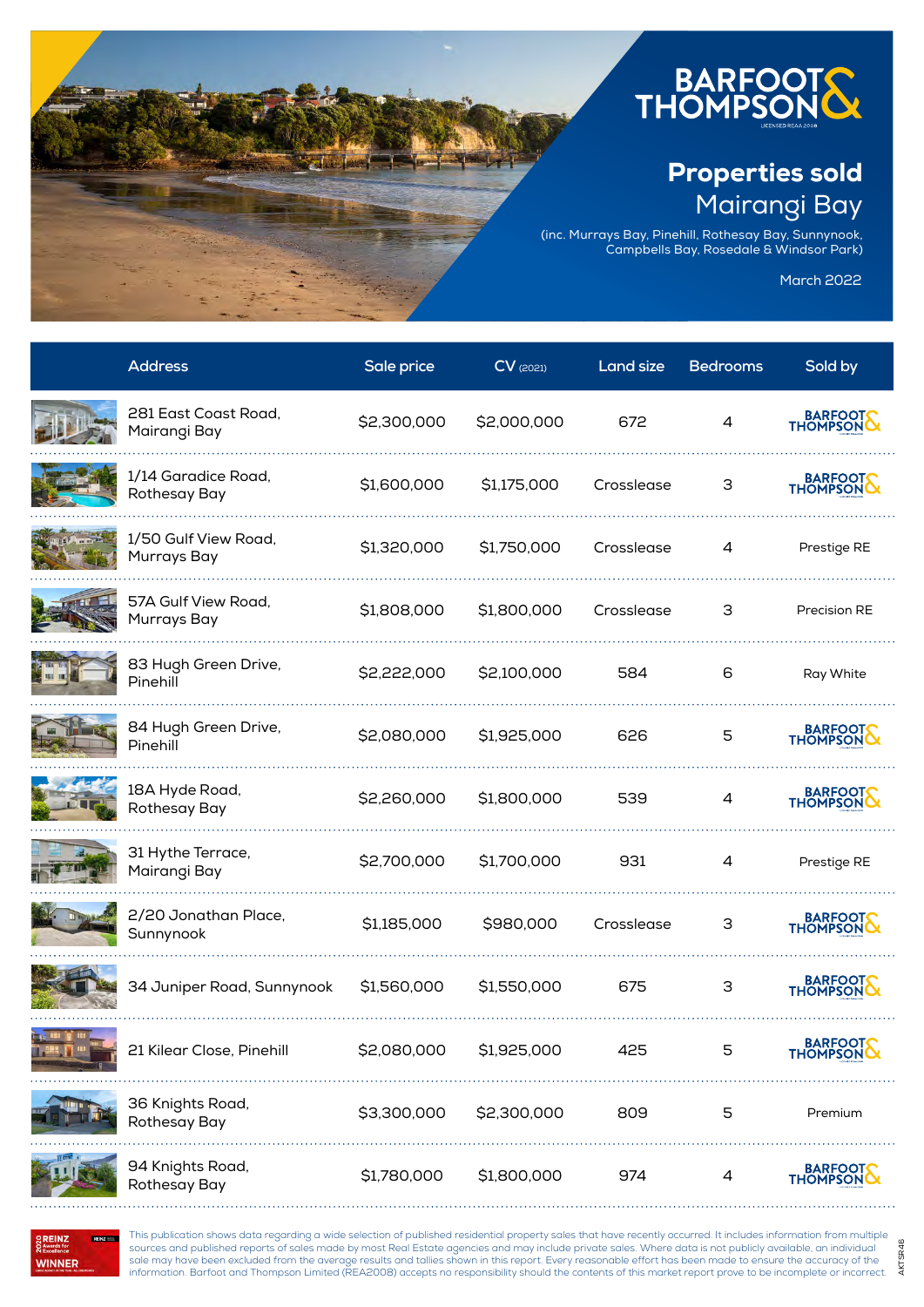

(inc. Murrays Bay, Pinehill, Rothesay Bay, Sunnynook, Campbells Bay, Rosedale & Windsor Park)

March 2022

AKTSR46

AKTSR46

| <b>Address</b>                       | Sale price  | $CV$ (2021) | <b>Land size</b> | <b>Bedrooms</b> | Sold by               |
|--------------------------------------|-------------|-------------|------------------|-----------------|-----------------------|
| 169 Kowhai Road,<br>Mairangi Bay     | \$3,360,000 | \$2,525,000 | 1247             | 8               | Harcourts             |
| 16 Loughros Place, Pinehill          | \$2,078,000 | \$1,925,000 | 463              | 5               | BARFOOT               |
| 27A Lyford Crescent,<br>Sunnynook    | \$1,647,000 | \$1,350,000 | 400              | 4               | BARFOOT               |
| 52 Lyons Avenue,<br>Murrays Bay      | \$1,650,000 | \$1,810,000 | 799              | 4               | BARFOOT               |
| 27 Macnay Way,<br>Murrays Bay        | \$2,365,000 | \$2,100,000 | 680              | 5               | <b>Harcourts</b>      |
| 30 Manu Place, Pinehill              | \$1,090,000 | \$1,125,000 | Crosslease       | 3               | <b>Bayleys</b>        |
| 96B Matipo Road,<br>Mairangi Bay     | \$2,100,000 | \$2,000,000 | 931              | 4               | BARFOOT               |
| 17 Mayfair Crescent,<br>Mairangi Bay | \$3,311,000 | \$2,800,000 | 832              | 5               | Harcourts             |
| 16 Nereus Place,<br>Mairangi Bay     | \$2,060,000 | \$2,025,000 | 712              | 5               | BARFOOT               |
| 73B Park Rise,<br>Campbells Bay      | \$2,350,000 | n/a         | n/a              | 4               | Premium               |
| 27A Penguin Drive,<br>Murrays Bay    | \$1,630,000 | \$1,400,000 | Crosslease       | 4               | BARFOOT<br>THOMPSON   |
| 48A Penzance Road,<br>Mairangi Bay   | \$2,100,000 | \$1,975,000 | 560              | 4               | <b>Central Realty</b> |
| Lot 1/37 Rosedale Road,<br>Pinehill  | \$1,060,000 | n/a         | n/a              | 3               | BARFOOT               |



This publication shows data regarding a wide selection of published residential property sales that have recently occurred. It includes information from multiple sources and published reports of sales made by most Real Estate agencies and may include private sales. Where data is not publicly available, an individual sale may have been excluded from the average results and tallies shown in this report. Every reasonable effort has been made to ensure the accuracy of the information. Barfoot and Thompson Limited (REA2008) accepts no responsibility should the contents of this market report prove to be incomplete or incorrect.